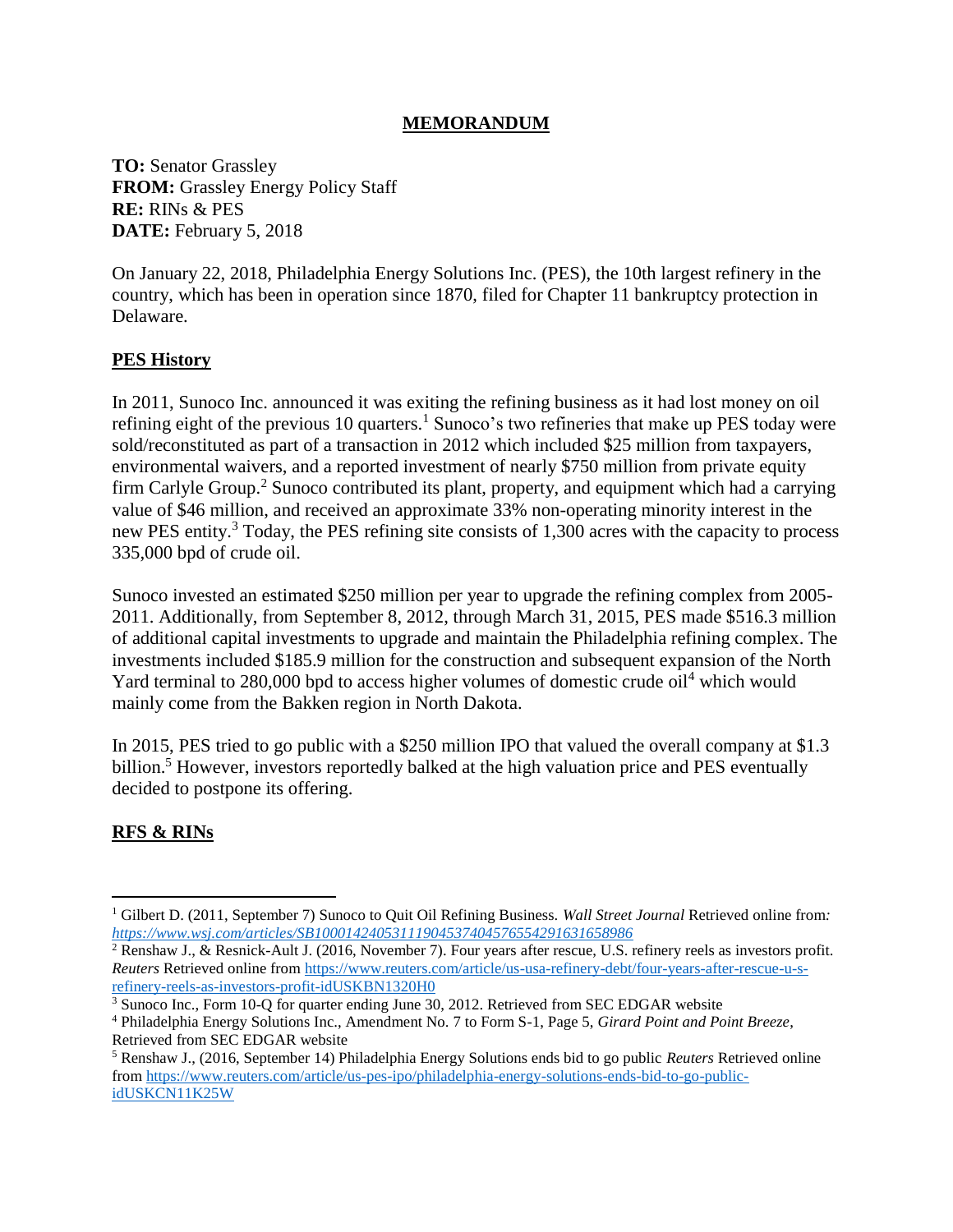PES has pinned blame for its recent financial woes on the Renewable Fuels Standard (RFS) and the compliance mechanism, which requires obligated parties (refiners and fuel importers) to obtain the appropriate number of Renewable Identification Number credits (RINs) to comply with blending mandates of the RFS each February. RINs were launched in 2010 by the Environmental Protection Agency (EPA).

PES is an obligated party; all obligated parties have two options for attaining RIN credits:

- 1) Invest in blending infrastructure and receive separated RINs when renewable fuels are blended; or
- 2) Purchase RINs from other parties that blend biofuels through the RIN marketplace, which is operated by the Environmental Protection Agency (EPA).

Collectively, \$2.016 billion was spent upgrading the PES facility during the decade that ended March 31, 2015. However, PES apparently chose not to invest in sufficient blending infrastructure to acquire Renewable Identification Numbers (RINs) through blending biofuels.

PES has stated it is forced to buy RINs to comply with the RFS because it cannot generate them, yet it reportedly sold 40 million RINs in the fall of 2017.<sup>6</sup> That is very odd considering RINs are turned into the EPA in February to comply with the RFS. **Some have pointed out PES is likely trying to short the RIN market by selling ahead of what PES believes will be decisive federal action that will lower RIN prices.** If the bet is correct, PES could buy RINS back at a cheaper price before the compliance deadline and may profit from this short strategy. Recent news reports indicate PES was granted a 30 day extension for RIN compliance by the EPA.

Numerous studies have shown RINs do not impact the profitability of refiners and the costs are passed onto consumers. The studies include:

- 1. Wells Fargo Equity Research: **Independent Refiners: The Crack Ate My RINs— Policy and Profit Implications**, November 16, 2017
	- *"Unlevel Playing Fields. Operational issues associated with RINs and point of obligation (POO) exist. Merchant Independent Refiners remain relatively disadvantaged versus their more integrated peers. These disadvantages will/have narrow(ed) as the financial incentive to 'build out' wholesale infrastructure persists."*
- 2. Harvard University: **The Pass-Through of RIN Prices to Wholesale and Retail Fuels under the Renewable Fuels Standard**, June 2015

 $\overline{a}$ 

<sup>6</sup> Renshaw J., & Prentice C. (2017, November 14) Struggling Philadelphia refiner sells biofuel credits, raises cash: sources. *Reuters* Retrieved from [https://www.reuters.com/article/us-refineries-biofuels-philadelphia/struggling](https://www.reuters.com/article/us-refineries-biofuels-philadelphia/struggling-philadelphia-refiner-sells-biofuel-credits-raises-cash-sources-idUSKBN1DE2UU)[philadelphia-refiner-sells-biofuel-credits-raises-cash-sources-idUSKBN1DE2UU](https://www.reuters.com/article/us-refineries-biofuels-philadelphia/struggling-philadelphia-refiner-sells-biofuel-credits-raises-cash-sources-idUSKBN1DE2UU)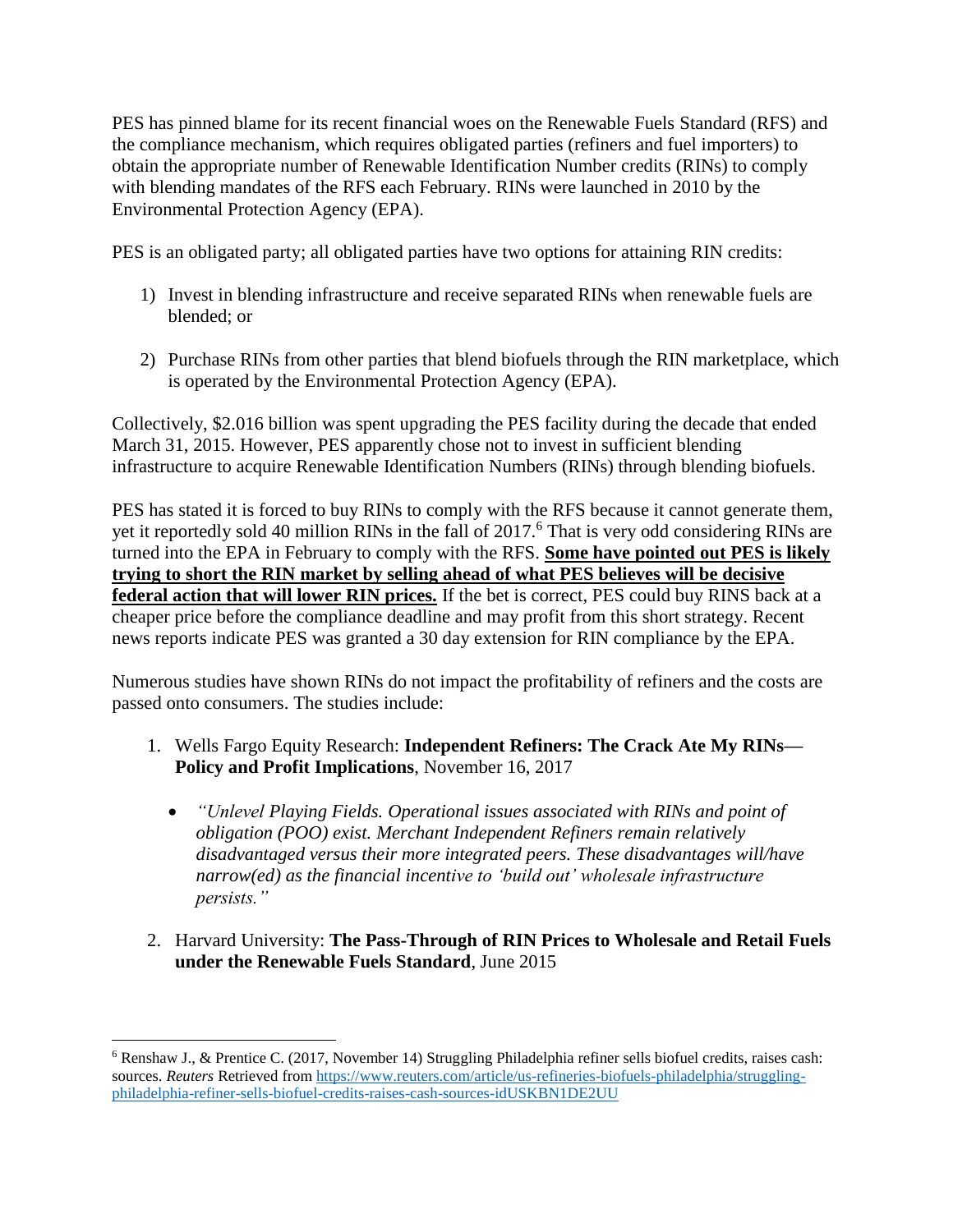• *"One implication of these results, discussed in detail in Burkholder (2015), is that an obligated party with a net RIN obligation, such as a merchant refiner, is able to recoup their RIN costs on average through the prices they receive in the wholesale market, although this mechanism would not be apparent on the balance sheet of the obligated party because there is no explicit revenue line item offsetting the explicit cost of purchasing RINs. Even with full passthrough, however, an obligated party could face RIN price risk because of timing differences between when the RIN obligation is incurred and when RINs are acquired."*

## 3. CARD Policy Briefs: **Impact on Merchant Refiners and Blenders from Changing the RFS Point of Obligation**, December 2016

• *"The key point that is neglected in the arguments of those who want to move the point of obligation is that added refiner costs from complying with the RFS are passed on to blenders through higher gasoline prices."*

## **Reasons PES Likely Filed For Bankruptcy Protection**

 $\overline{\phantom{a}}$ 

- **1)** Following a global collapse in crude oil prices in late 2015 and early 2016, producers in the Bakken, which was the predominate supplier of PES crude oil, suddenly found it uneconomic to continue producing in certain of the higher-cost fields in the region and, as a result, production declined by approximately 25% from over 1.2 million barrels per day in late 2015 to less than 1.0 million barrels per day in late 2016.
- **2)** At approximately the same time, new pipeline capacity was put in service to connect the Bakken region to the U.S. Gulf Coast, providing crude oil producers with alternatives, and the U.S. government unexpectedly lifted the 40 year-old domestic crude oil export ban in late 2015.
- **3)** As a result of these factors, producers in the Bakken had less crude oil to sell and were now free to export this crude oil to foreign refiners who, unlike PES, were not burdened by higher transportation costs associated with the requirement of the Jones Act. It became cheaper to transport crude oil from North Dakota to points in Western Europe than it was to transport the same crude oil to Philadelphia.
- **4)** Moreover, when the Dakota Access pipeline opened in June of 2017, rail shipments of Bakken crude to East Coast refiners ended, depriving PES of profitable crude oil feedstocks.
	- a. In 2014, PES processed 13.9% of the total Bakken crude shale from North Dakota.<sup>7</sup> This change likely nullified some of expected value from the \$185.9 million spent to increase rail oil handling capacity at PES.

<sup>7</sup> Philadelphia Energy Solutions Inc., Amendment No. 7 to Form S-1, Page 27 *A material decrease in crude oil production in the Bakken region could result in a material decrease in the volume of attractively priced Bakken crude oil processed by Refining.* Retrieved from SEC EDGAR website